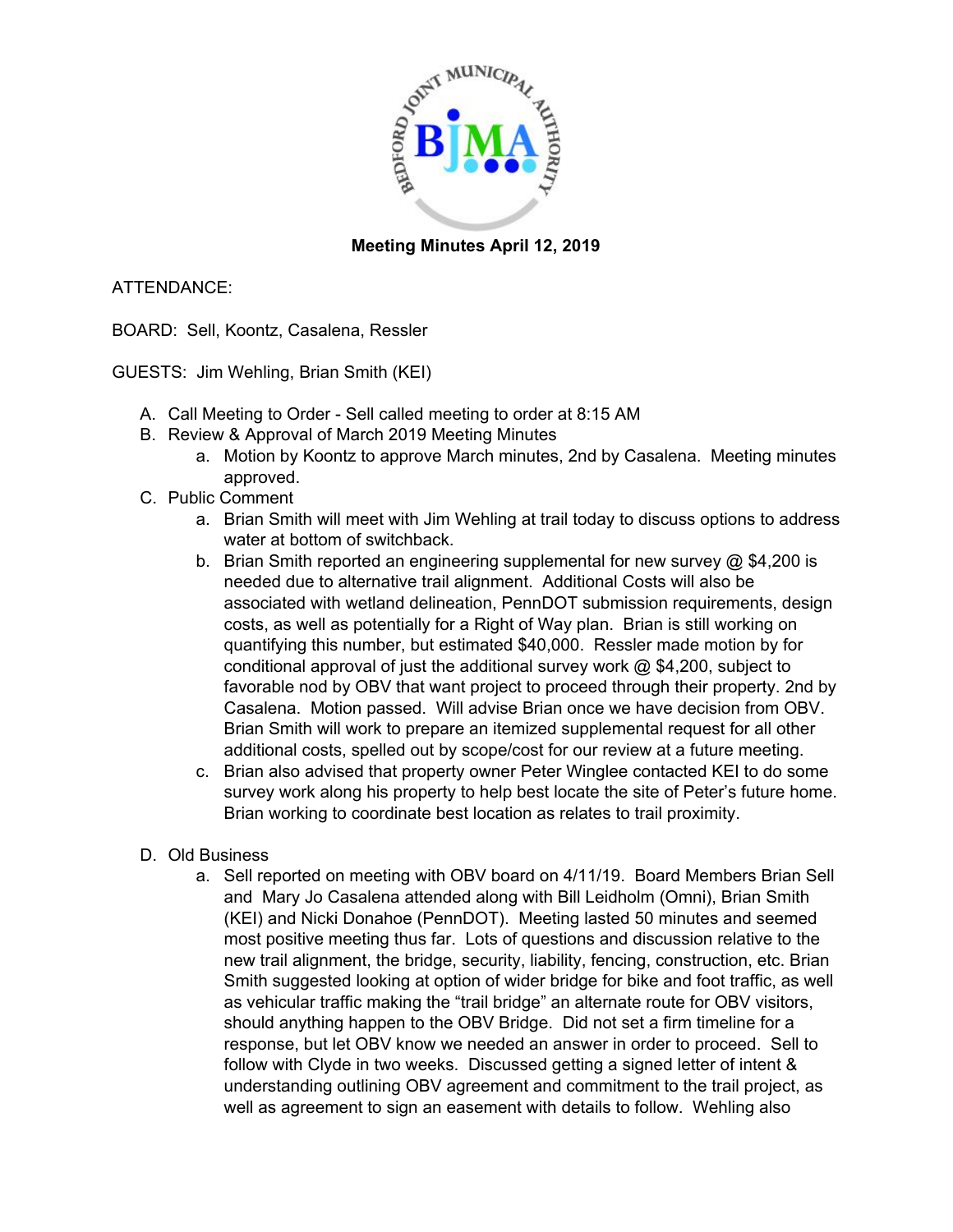brought up law affording additional liability protection for property owners of property used for recreational use.

- b. Update on easements for Northern Extension by Wehling. Mearkle working on her property specifics. Price property will not be an issue, as Wehling reported he is purchasing the property, expect closing by June. Attorney Snyder working on the Connie Amick property easement.
- c. Horse Use Agreement with Omni Ressler reported she's been working with Bill Liedholm who is working with Omni corporate to review/approve the last version of agreement we had sent to Omni last Fall.
- d. New Logo/New name/Website update and Signage updates Jim Fungaroli & Mary Jo Casalena will partner on execution of new site and social media updates
- e. Wehling presented an updated Maintenance Plan see attached. He has identified individuals to assist with various trail maintenance tasks.
- f. Max Schaale Eagle Scout Project to be presented at June board meeting.
- g. P/S Printing offered to change shipping to USPS to safe shipping costs.
- E. New Business
	- a. Fungaroli has given verbal resignation from the Board. Ressler made motion to regretfully accept Jim's verbal resignation and 2nd by Casalena. Ressler to follow with Jim for written resignation letter for our records and for Bedford Borough records. Ressler to notify Barb Diehl and also post on facebook for interested individuals.
	- b. Koontz noted he would like to see the donation box RRK sponsorship plaques re-done in bronze, in lieu of the vinyl on the boxes. Plan to address during execution of rebranding / new signage plan.
- F. Reports of Officers
	- Chairman -
	- Secretary -
	- Treasurer Presented treasurer's Report. Ressler motion to accept Treasurer's report as submitted and pay two bills.
	- Secretary-Treasurer Reported won't be in town for June or July meeting. Discussed July 12th meeting & will not have quorum. Need to decide at future meeting if want to reschedule or cancel our July meeting.

Motion by Ressler to adjourn meeting at 9:30 am, 2nd by Casalena. Meeting adjourned.

Next Meeting will be May 10th, 2019 @ 8:15 AM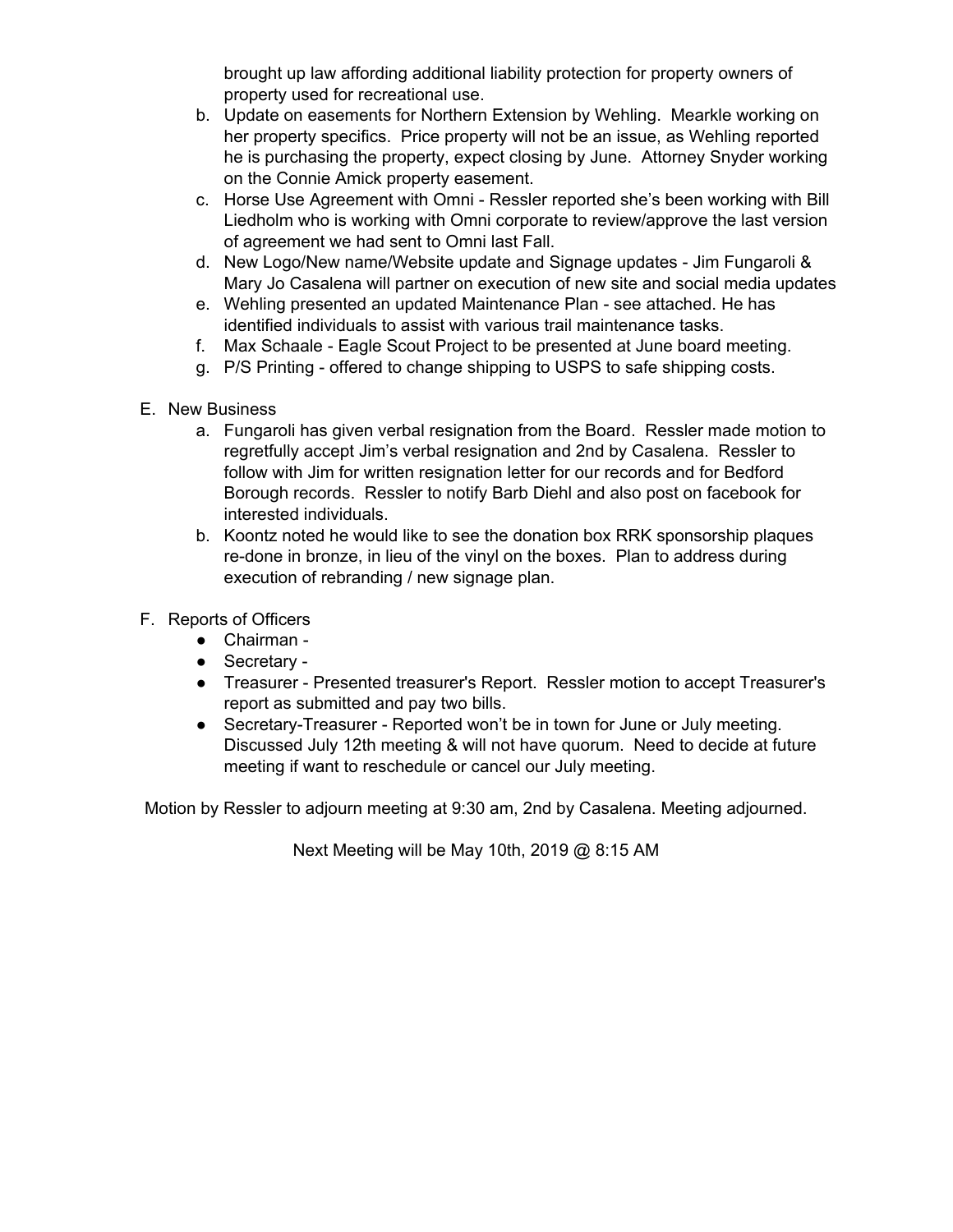**BJMA Treasurer's report** 4/12/2019

| <b>Current checking</b><br><b>Current savings</b>    | 2,016<br>100,762           |              |
|------------------------------------------------------|----------------------------|--------------|
| Total                                                | 102,778                    |              |
| Deposits                                             |                            |              |
| <b>Bedford Twp</b><br>Fence<br>Interest              | 5,500<br>240<br><u>177</u> | $44$ Plagnes |
| <b>Total deposits</b>                                | 5,917                      |              |
| <b>Disbursements</b>                                 |                            |              |
| <b>P/S Printing</b><br>KEI                           | 132<br>1,288               |              |
| <b>Total Disbursements</b>                           | <u>1,420</u>               |              |
| <b>Transfers</b>                                     |                            |              |
| <b>Checking to Savings</b>                           | 4,400                      |              |
| Accounts receivable                                  |                            |              |
| Credit card rebates<br><b>Bedford Boro</b><br>PA CFA | 6<br>5,000<br>3,189        |              |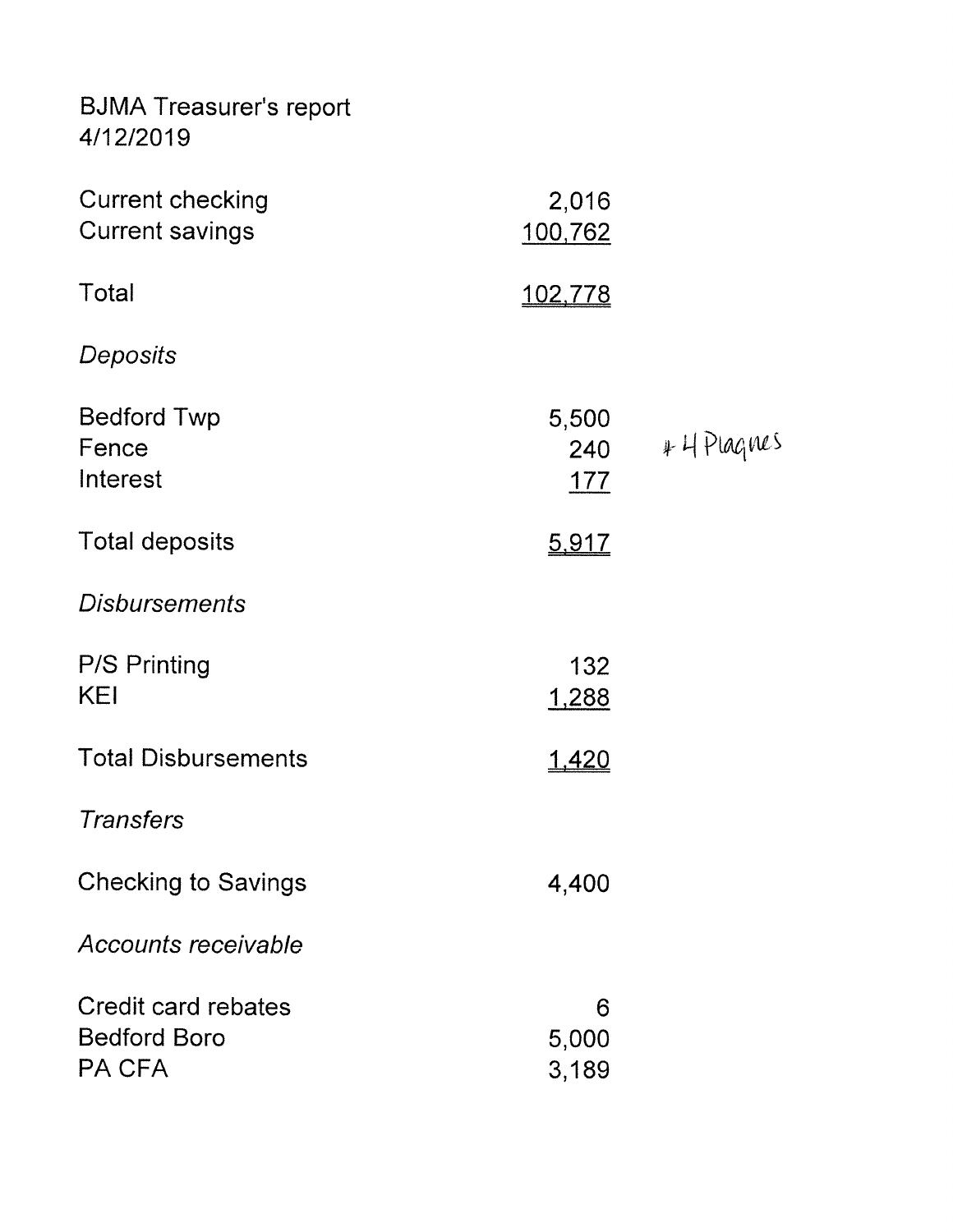### **Bedford Heritage Trail**

# Regular (as needed but at least monthly) Trail Maintenance Plan

Fence sponsorship forms: Check availability and restock as necessary, Jo Wehling

Donation boxes:

Checked and emptied, Brad Koontz

Mowing/Trimming:

- Edges of trail from Smith property to Springs property, Bridge 2 (north bridge, Wynn Leppert
- Edges of trail from Springs trailhead to bridge 2, Lester Wallack  $\bullet$
- At Springs trailhead, area between trailhead and infiltration berm and around  $\bullet$ bike rack, John Montgomery
- Around fencing and benches at bridge 1 (south bridge), John Montgomery  $\bullet$
- Around fencing and bench at bridge 2 and emergency entrance gate and fencing  $\bullet$ at first uphill segment of switchback heading north, Jim Wehling
- Around fencing from Elks lot to fencing at lower segment of switchback and  $\bullet$ around native bluegrasses at switchback, Rob Hines
- Around fencing from Smith property to bench on Elks property, Betsy Walton
- Around native bluegrasses at north end of trail opposite fencing, Betsy Walton and Rob Hine
- Pet waste bags, <u>Jim Wehling</u>  $\bullet$
- Monitor blue bird boxes, Jo Wehling  $\bullet$
- Trash pickup along trail and noting problems that need addressed, Suzanne Bowser and anyone else with the inclination to do so.

**Fence Plaques:** 

- Orders, Jim Wehling  $\bullet$
- Installed, Skip Rothfuss

As needed by anyone:

Dead deer removal, game commission at 814-643-1831, if near road Dead deer removal off road but close to trail, Mary Jo Casalena, (814-624-2495)